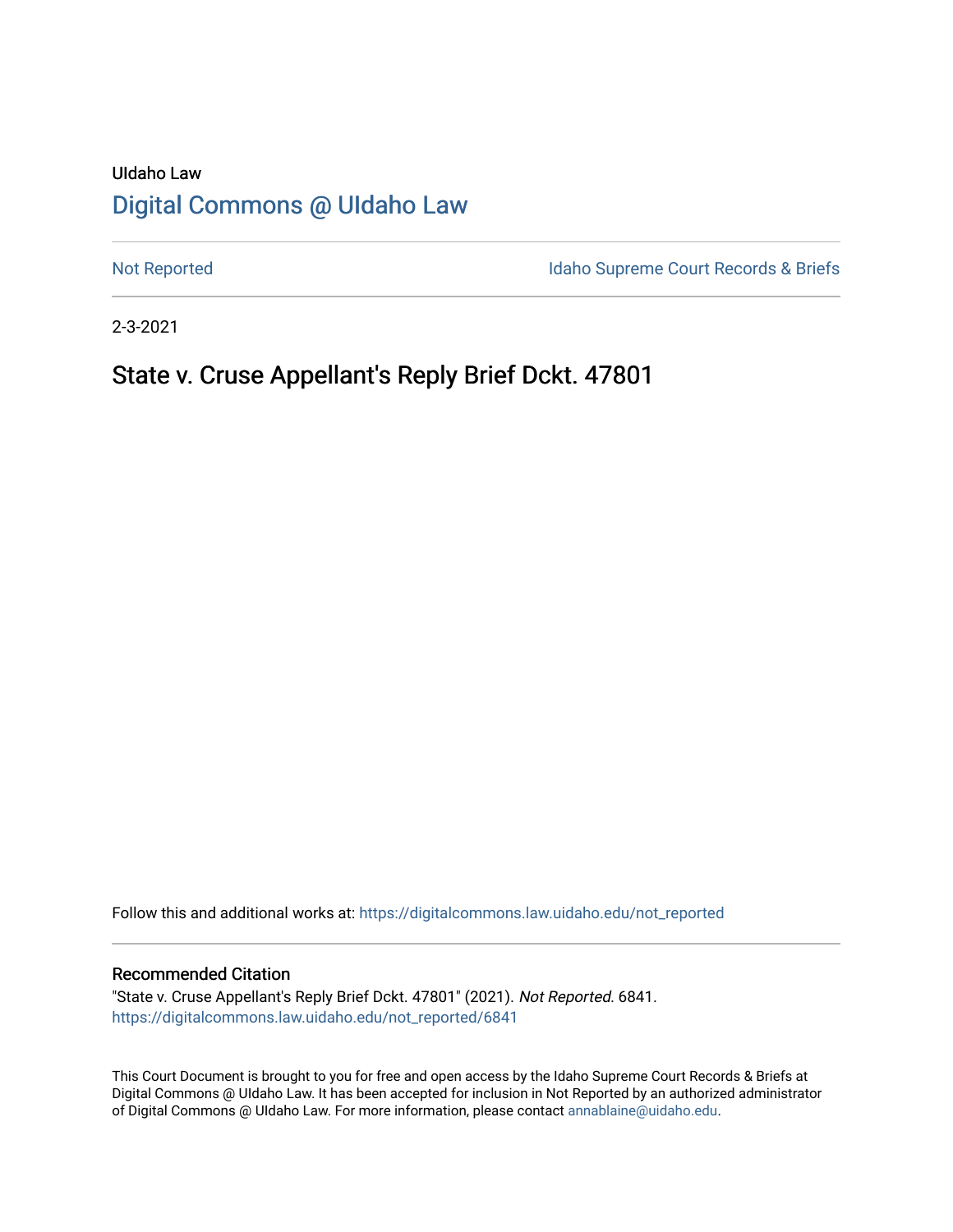Electronically Filed 3/3/2021 9:21 AM Idaho Supreme Court Melanie Gagnepain, Clerk of the Court By: Brad Thies, Deputy Clerk

### **IN THE SUPREME COURT OF THE STATE OF IDAHO**

**)**

**)**

**)**

**)**

**STATE OF IDAHO, ) Plaintiff-Respondent, ) NO. 47801-2020**

**DAVID RAY CRUSE,**  $\qquad \qquad$  **<b>REPLY BRIEF** 

**Defendant-Appellant. ) \_\_\_\_\_\_\_\_\_\_\_\_\_\_\_\_\_\_\_\_\_\_\_\_\_\_\_\_\_\_)**

**v. ) ADA COUNTY NO. CR01-19-23411**

## **REPLY BRIEF OF APPELLANT** \_\_\_\_\_\_\_\_\_\_\_\_\_\_\_\_\_\_\_\_\_\_\_\_

\_\_\_\_\_\_\_\_\_\_\_\_\_\_\_\_\_\_\_\_\_\_\_\_

**APPEAL FROM THE DISTRICT COURT OF THE FOURTH JUDICIAL DISTRICT OF THE STATE OF IDAHO, IN AND FOR THE COUNTY OF ADA**

> **HONORABLE PATRICK J. MILLER District Judge**

> > \_\_\_\_\_\_\_\_\_\_\_\_\_\_\_\_\_\_\_\_\_\_\_\_

\_\_\_\_\_\_\_\_\_\_\_\_\_\_\_\_\_\_\_\_\_\_\_\_

**ERIC D. FREDERICKSEN KENNETH K. JORGENSEN State Appellate Public Defender Deputy Attorney General I.S.B. #6555 Criminal Law Division**

**SALLY J. COOLEY Boise, Idaho 83720-0010 Deputy State Appellate Public Defender (208) 334-4534 I.S.B. #7353 322 E. Front Street, Suite 570 Boise, Idaho 83702 Phone: (208) 334-2712 Fax: (208) 334-2985 E-mail: documents@sapd.state.id.us**

**ATTORNEYS FOR ATTORNEY FOR DEFENDANT-APPELLANT PLAINTIFF-RESPONDENT**

**P.O. Box 83720**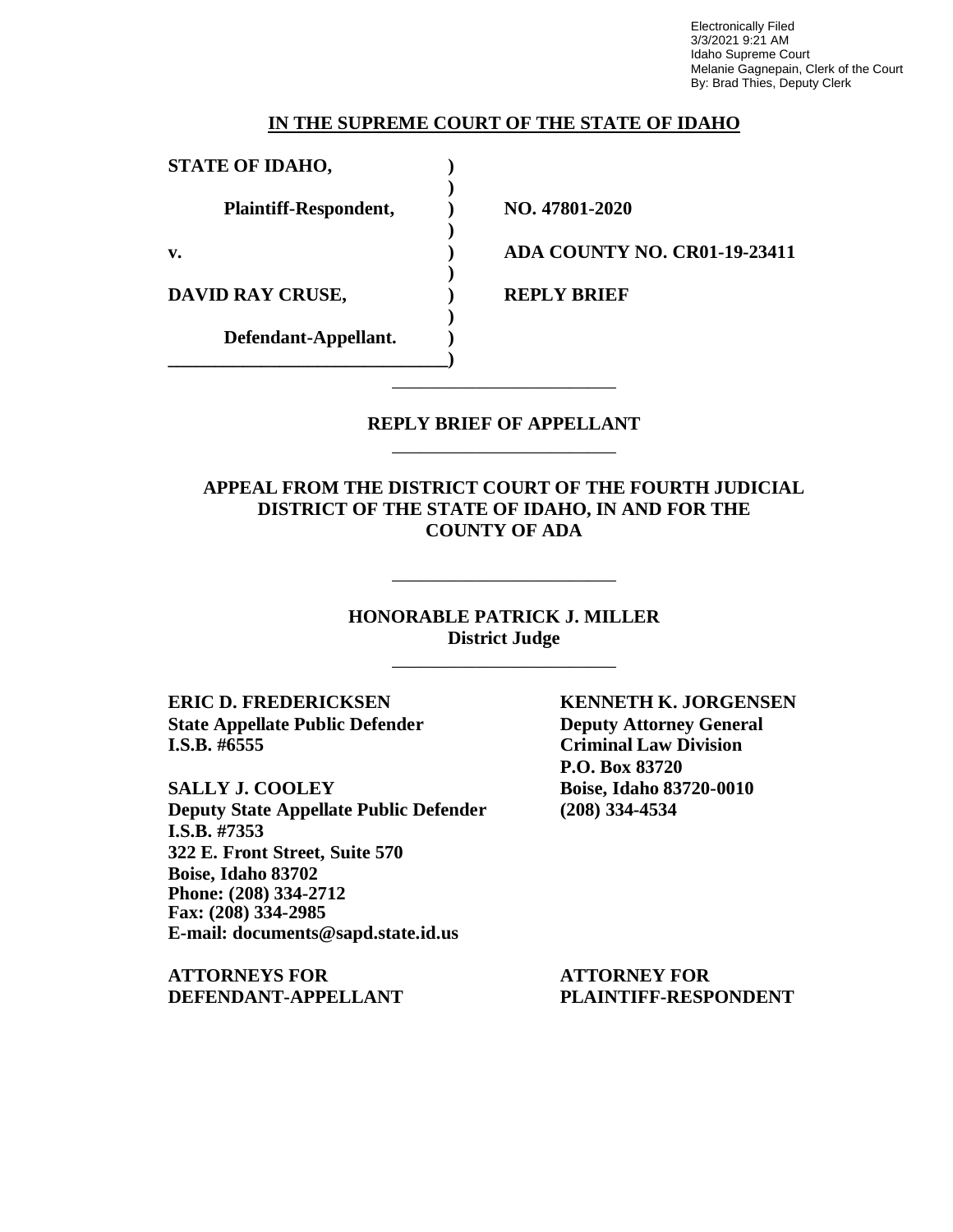# **TABLE OF CONTENTS**

| Statement of the Facts and                                                                                                         |
|------------------------------------------------------------------------------------------------------------------------------------|
|                                                                                                                                    |
|                                                                                                                                    |
| I.<br>The District Court Erred By Rejecting Mr. Cruse's Proposed                                                                   |
| IV. The District Court Abused Its Discretion When It Imposed A Unified<br>Sentence Of Twenty Years, With Ten Fixed, Upon Mr. Cruse |
|                                                                                                                                    |
|                                                                                                                                    |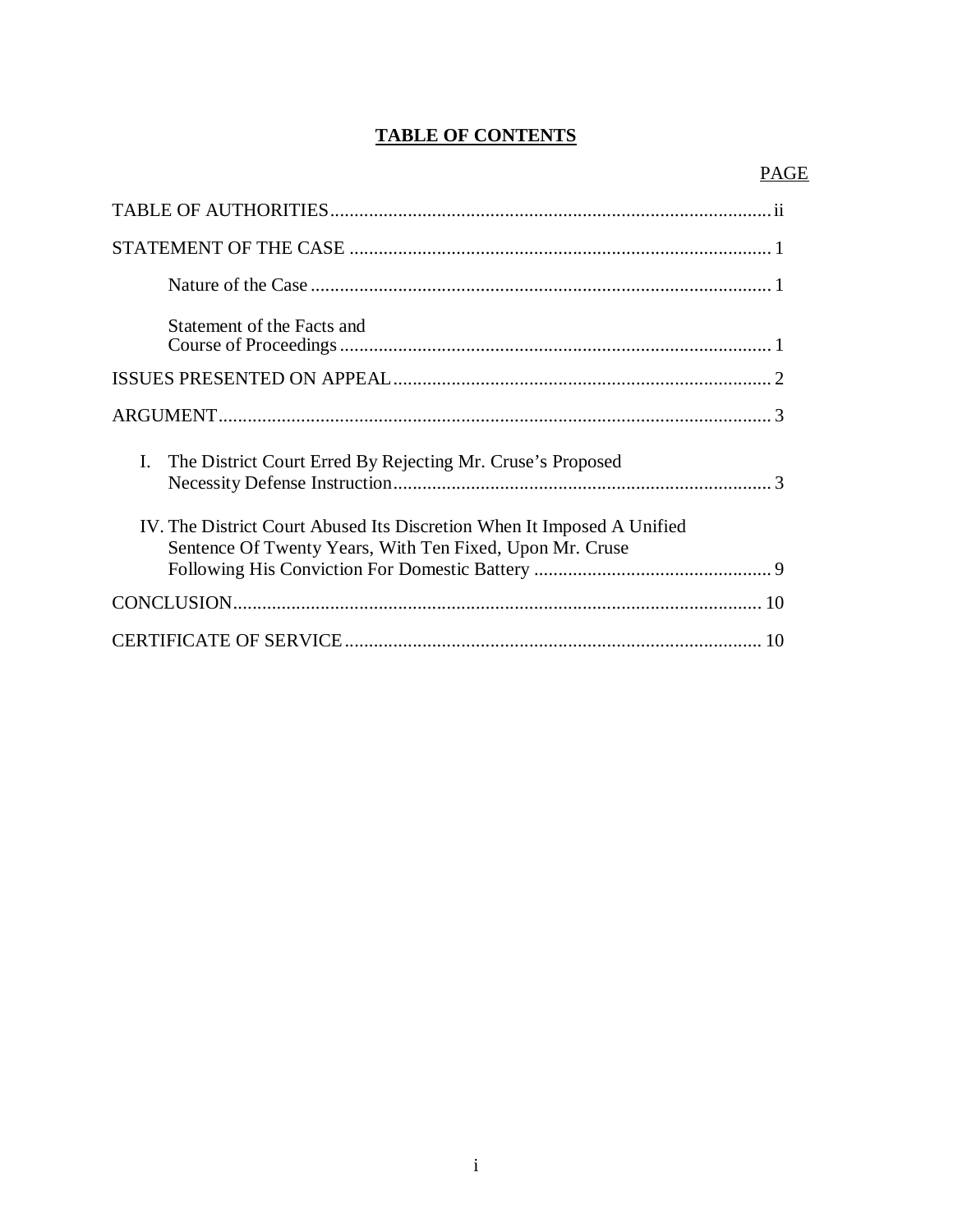# **TABLE OF AUTHORITIES**

# Cases

| <b>Rules</b>                  |
|-------------------------------|
|                               |
| <b>Additional Authorities</b> |
|                               |
|                               |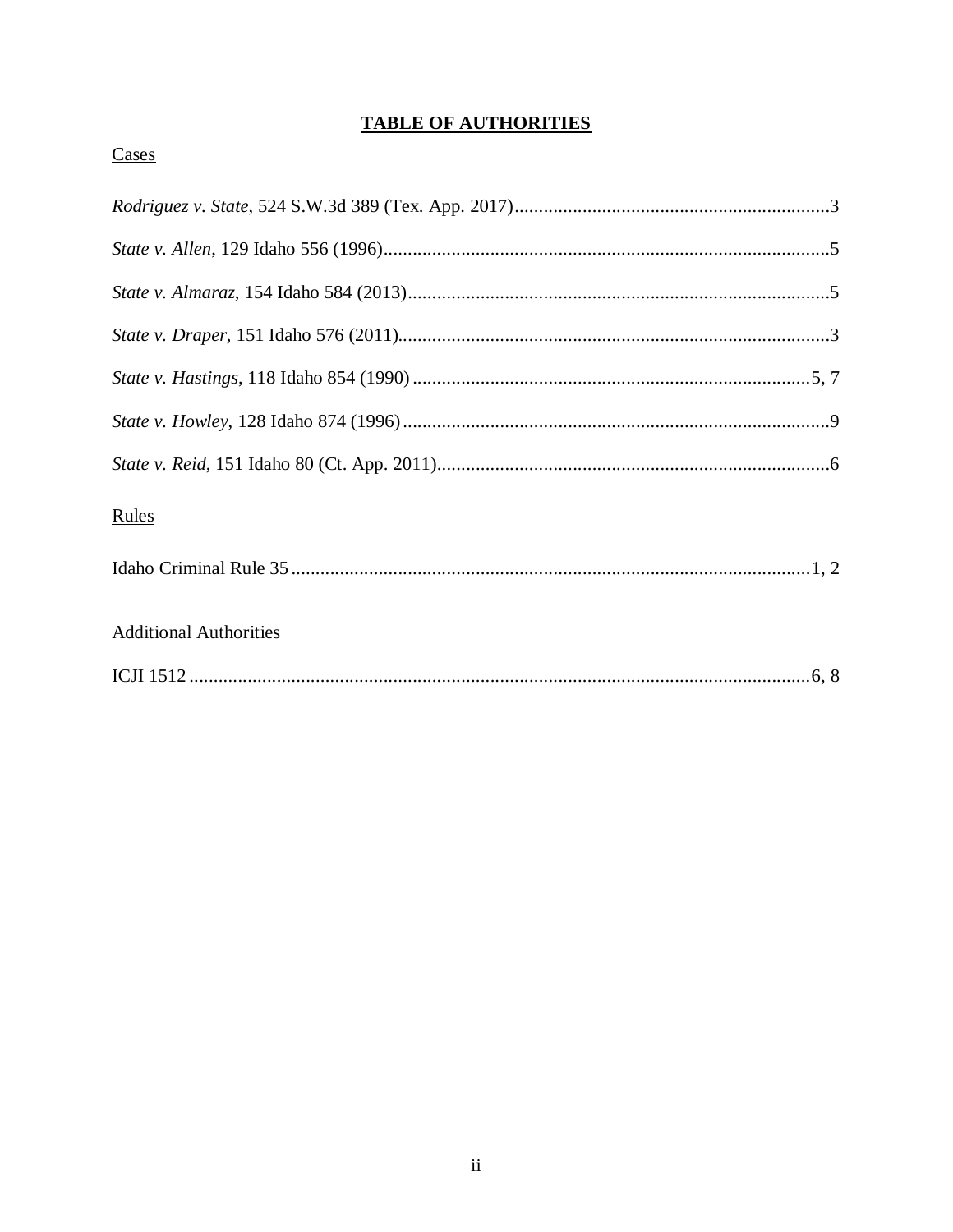#### STATEMENT OF THE CASE

#### Nature of the Case

After being charged with one count of attempted strangulation and one count of felony domestic battery, David Cruse exercised his constitutional right to a jury trial. He was found guilty of misdemeanor domestic battery and felony domestic battery. He received a unified sentence of twenty years, with ten years fixed.

Mr. Cruse contends that the district court erred by refusing to give his requested necessity jury instruction. Mr. Cruse also asserts that the prosecutor committed misconduct during closing arguments by misrepresenting the evidence and that the accumulation of the errors deprived him of his right to a fair trial. Alternatively, Mr. Cruse contends that his sentence represents an abuse of the district court's discretion, as it is excessive given any view of the facts. He further contends that the district court abused its discretion in failing to reduce his sentence in light of the additional information submitted in conjunction with his Idaho Criminal Rule 35 (*hereinafter*, Rule 35) motion.

This Reply Brief is necessary to address the State's contentions that the district court did not err by refusing to give a necessity instruction, and, if it did err, any error was harmless. (Resp. Br., pp.5-9.) Mr. Cruse will also address the State's contention that the district court did not abuse its discretion in sentencing him to twenty years, with ten years fixed. (Resp. Br., pp.14-18.)

#### Statement of the Facts and Course of Proceedings

The statement of the facts and course of proceedings were previously articulated in Mr. Cruse's Appellant's Brief. They need not be repeated in this Reply Brief, but are incorporated herein by reference thereto.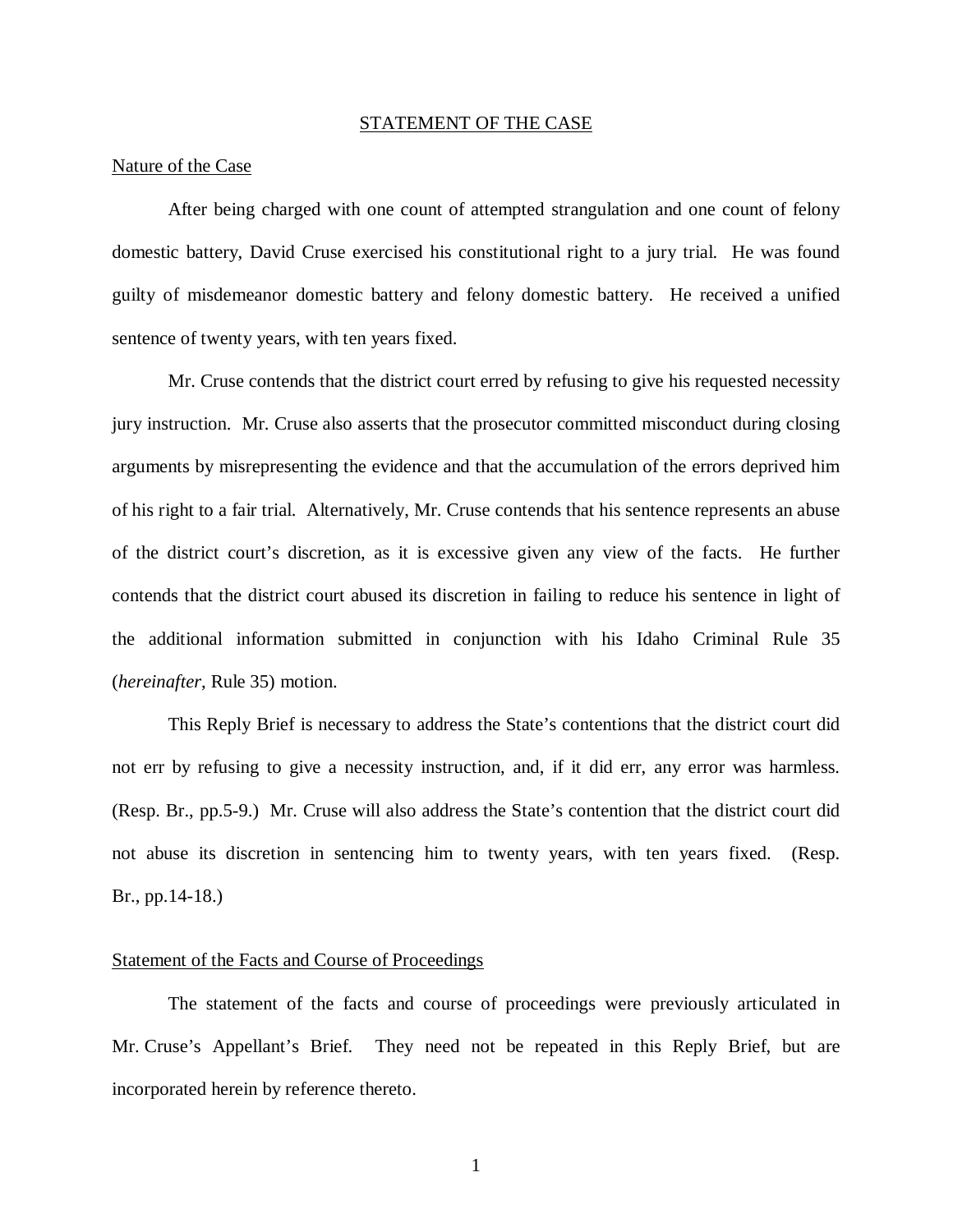#### **ISSUES**

- I. Did the district court err by rejecting Mr. Cruse's proposed necessity defense jury instruction?
- II. Did the State commit prosecutorial misconduct?<sup>[1](#page-5-0)</sup>
- III. Was Mr. Cruse's Fourteenth Amendment right to due process of law violated because the accumulation of errors deprived him of his right to a fair trial?
- IV. Did the district court abuse its discretion when it imposed a unified sentence of twenty years, with ten years fixed, upon Mr. Cruse for a no-injury domestic battery conviction?
- V. Did the district court abuse its discretion when it denied Mr. Cruse's Idaho Criminal Rule 35 Motion?

<span id="page-5-0"></span><sup>&</sup>lt;sup>1</sup> Mr. Cruse will address only the State's arguments as to Issues I and IV. Mr. Cruse fully briefed Issues II, III, and V in his Appellant's Brief, as incorporated herein, and the State's arguments do not merit further discussion.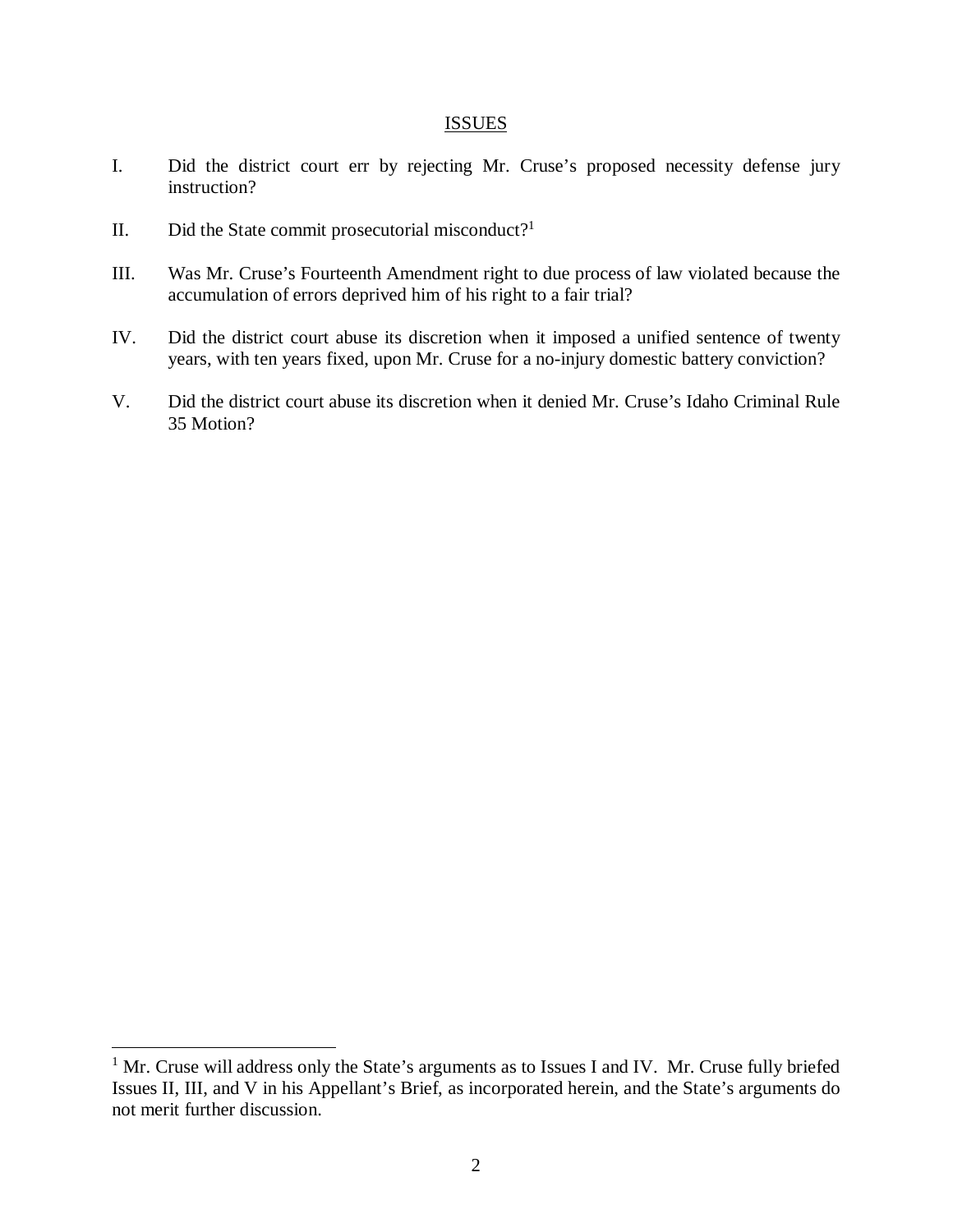## ARGUMENT

#### I.

#### The District Court Erred By Rejecting Mr. Cruse's Proposed Necessity Defense Instruction

The State claims that the district court did not err by refusing to give a separate necessity jury instruction, because federal circuit courts and an Alaska appellate court have generally classified affirmative defenses such as duress, necessity, and self-defense under the rubric of "justification." (Resp. Br., pp.5-6.) However, the State's argument is not persuasive as it relies on non-controlling case law and ignores Idaho case law as well as the elements of the pattern Idaho Criminal Jury Instructions. Further, the State's argument in support of its harmless error claim, that "Where jury rejection of a given defense would necessarily show rejection of the requested but not given defense, any error in not giving the requested defense is harmless," is baseless under Idaho law. (Resp., pp.8-9 (quoting *Rodriguez v. State*, 524 S.W.3d 389, 395 (Tex. App. 2017).) Under Idaho law, the court's failure to give the necessity instruction constitutes reversible error in this case because "the instructions as a whole misled the jury or prejudiced a party." *State v. Draper*, 151 Idaho 576, 588 (2011).

A necessity jury instruction was requested by the defense, and a reasonable view of the evidence supported a necessity instruction. (R., p.49.) In this case, the State accused Mr. Cruse of committing a domestic battery (Count II) by unlawfully pushing and/or grabbing Ms. Hume outside, in the common area of the apartment complex. (Tr., p.519, Ls.18-23; R., p.30.) The State alleged that Mr. Cruse pursued Ms. Hume when she ran out of the apartment and into the common area, and picked her up and carried her back into the apartment against her will. (Tr., p.530, Ls.5-21.) In support of its theory, the State elicited testimony from Ms. Hume that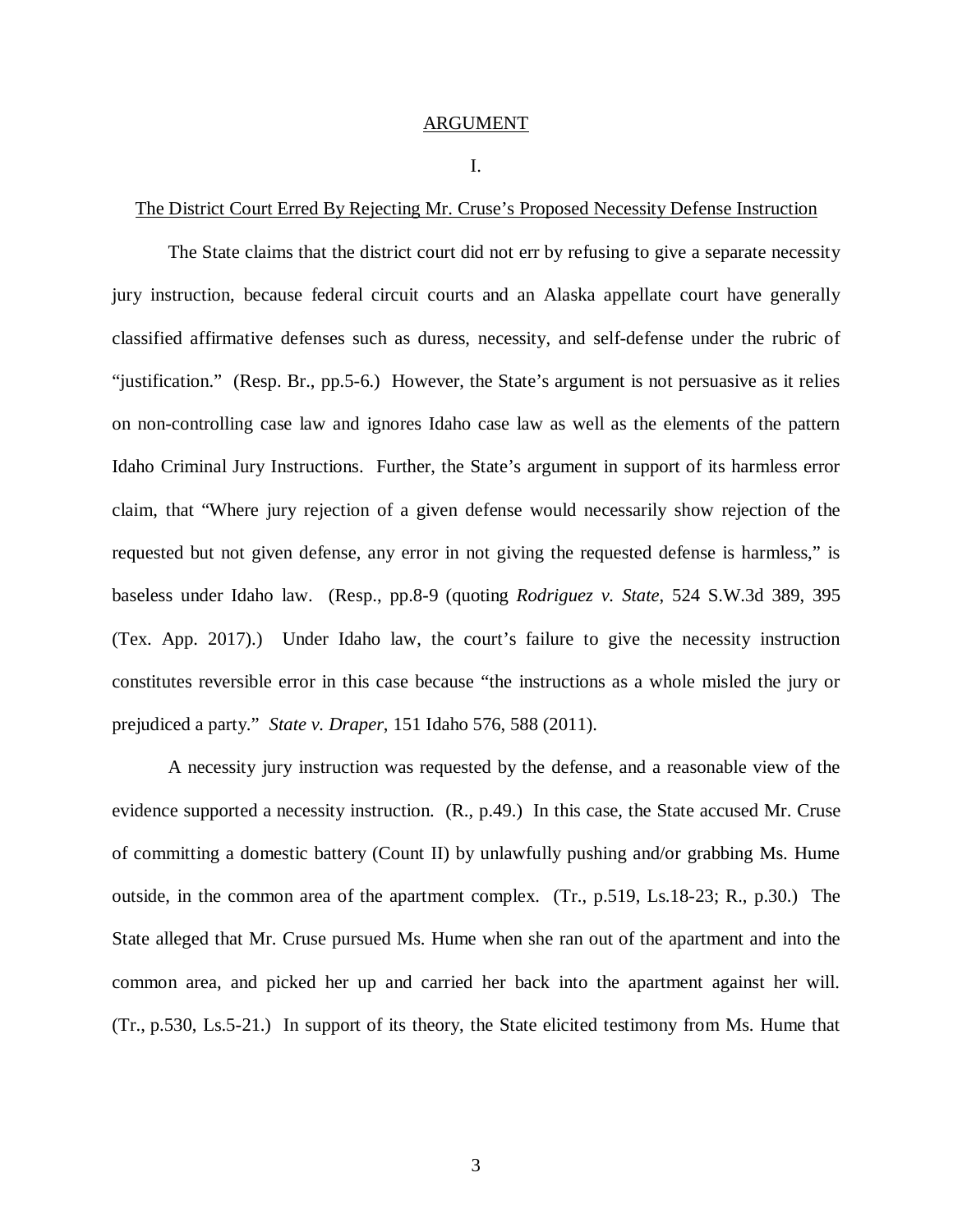she was trying to get away from Mr. Cruse, and that she kicked and screamed and yelled for help once Mr. Cruse started carrying her. (Tr., p.201, Ls.7-23.)

Two months before trial, Mr. Cruse requested a necessity jury instruction from the pattern Idaho Criminal Jury Instructions. (R., p.49.) At trial, he against requested the necessity instruction, asserting that the "necessity defense is vital to our defense as it is written here."  $(Tr., p.481, Ls.11-13; p.482, L.25 - p.483, L.1.)$  This instruction was supported by the facts where, at trial, Mr. Cruse testified that he did touch and carry Ms. Hume and she yelled for him to stop; however, Mr. Cruse believed his actions were necessary. (Tr., p.438, Ls.2-25.) Mr. Cruse testified that he touched Ms. Hume, because he thought "she's going to wreck that car, and she is going to get in trouble and get a DUI." (Tr., p.438, Ls.9-13.) He was trying to stop Ms. Hume from being arrested and/or injured. Although the district court did not squarely address the issue, the court's language indicated that it believed there was a factual basis for Mr. Cruse's necessity instruction. (Tr., p.482, Ls.19-23 (concluding defense had "plenty of room to argue . . . that he was acting out of necessity or need").)

However, the district court denied the requested jury instruction. (Tr., p.480, L.20 – p.483, L.1.) The district court concluded, "I think those other three instructions cover that issue and give the defense plenty of room to argue about the defendant's argument that he was acting out of necessity or need with respect to the activity that was occurring outside as to the contact – the contact he admits occurred." (Tr., p.482, Ls.18-25.) The court refused to give Mr. Cruse's instruction because it concluded that the other jury instructions (self-defense, defense of property, and misfortune or accident) gave the defense sufficient room to argue that Mr. Cruse was acting out of necessity. (R., pp.201-05; Tr., p.476, Ls.7-25; p.482, Ls.18-24.) However, analysis of the evidence admitted at trial and the elements of the instructions at issue refutes this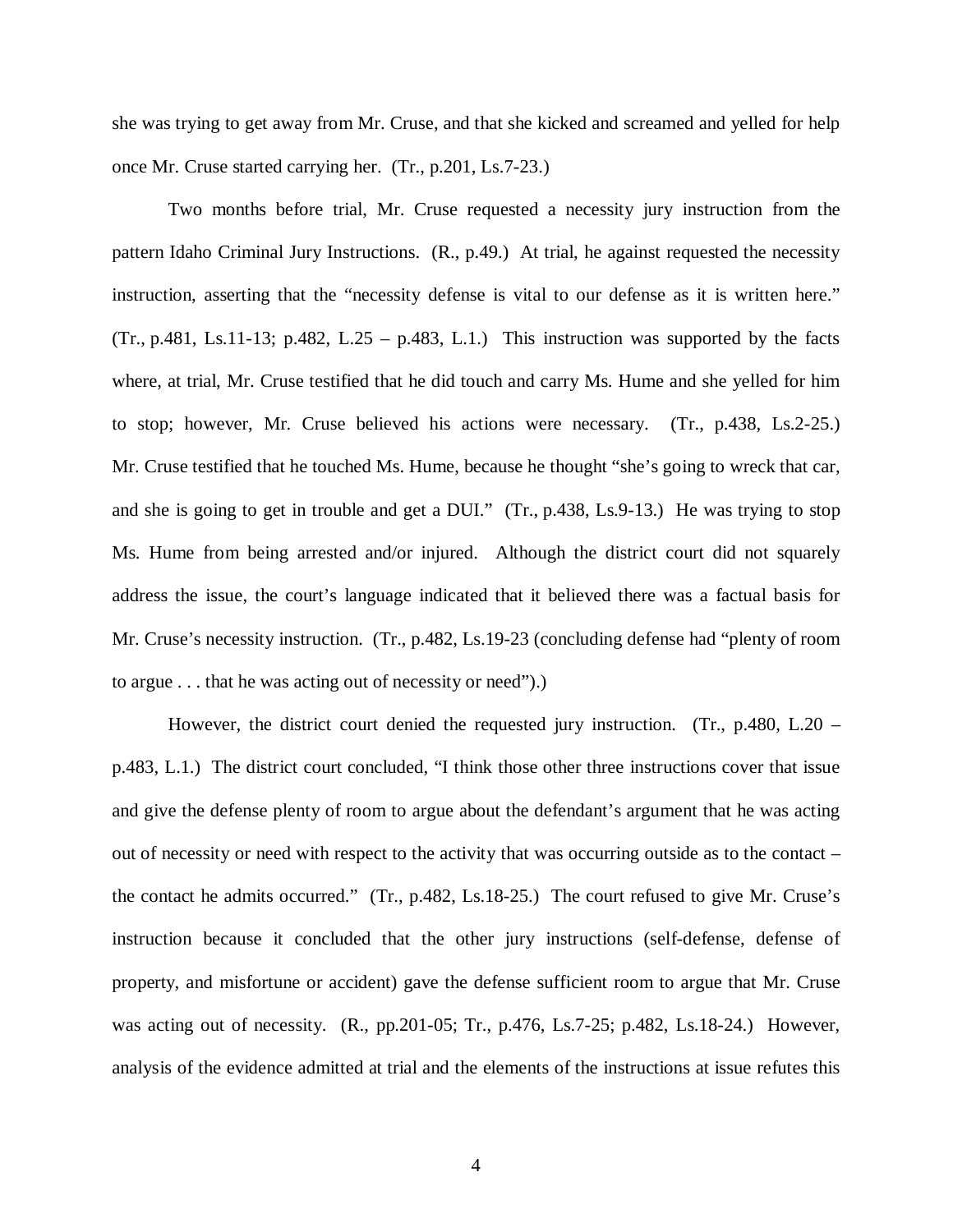decision. As discussed in Mr. Cruse's Appellant's Brief, the evidence in Mr. Cruse's case met all of the elements of a necessity defense. (App. Br., pp.11-15.) The State claims that Mr. Cruse did not show that a necessity instruction was needed because he was only arguing about "the necessity to protect his car." (Resp. Br., p.8.) The State claims that the jury's rejections of defense of property would require the rejection of any other necessity of using force to stop the victim from driving Mr. Cruse's car. (Resp. Br., p.9.) This is inaccurate because Mr. Cruse testified that he touched Ms. Hume out of concern that she would crash the car or that she would get a DUI. (Tr., p.438, Ls.9-13.)

The State pointed out that the incident outside occurred "in the back yard opposite where the car was parked" (Resp. Br., p.9); however, as pointed out by Mr. Cruse in his Appellant's Brief (App. Br., pp.11-12), the fact that there may have been conflicting evidence as to that element of the necessity defense does not justify not instructing the jury as to that defense. *See State v. Hastings*, 118 Idaho 854, 856 (1990) ("It is for the trier of fact to determine whether or not [the defendant] has met the elements of that defense."). Resolving the conflicting evidence in this regard requires a determination about the credibility of the witnesses and the evidence presented, and it is the jury, not the district court, that is tasked with making that determination. *See, e.g., State v. Almaraz*, 154 Idaho 584, 599 (2013); *State v. Allen*, 129 Idaho 556, 558 (1996).

The State claims that the general necessity defense instruction was unnecessary, because "[the jury] was already giv[en] a specialized form of the necessity defense, the defense of property." (Resp. Br., p.9.) The State's attempt to eviscerate any distinction between the necessity defense and the defense of property defense overlooks the existence of the pattern Idaho Criminal Jury Instructions. The pattern instructions are presumptively correct statements of law, and trial courts are expected to follow them as closely as possible unless another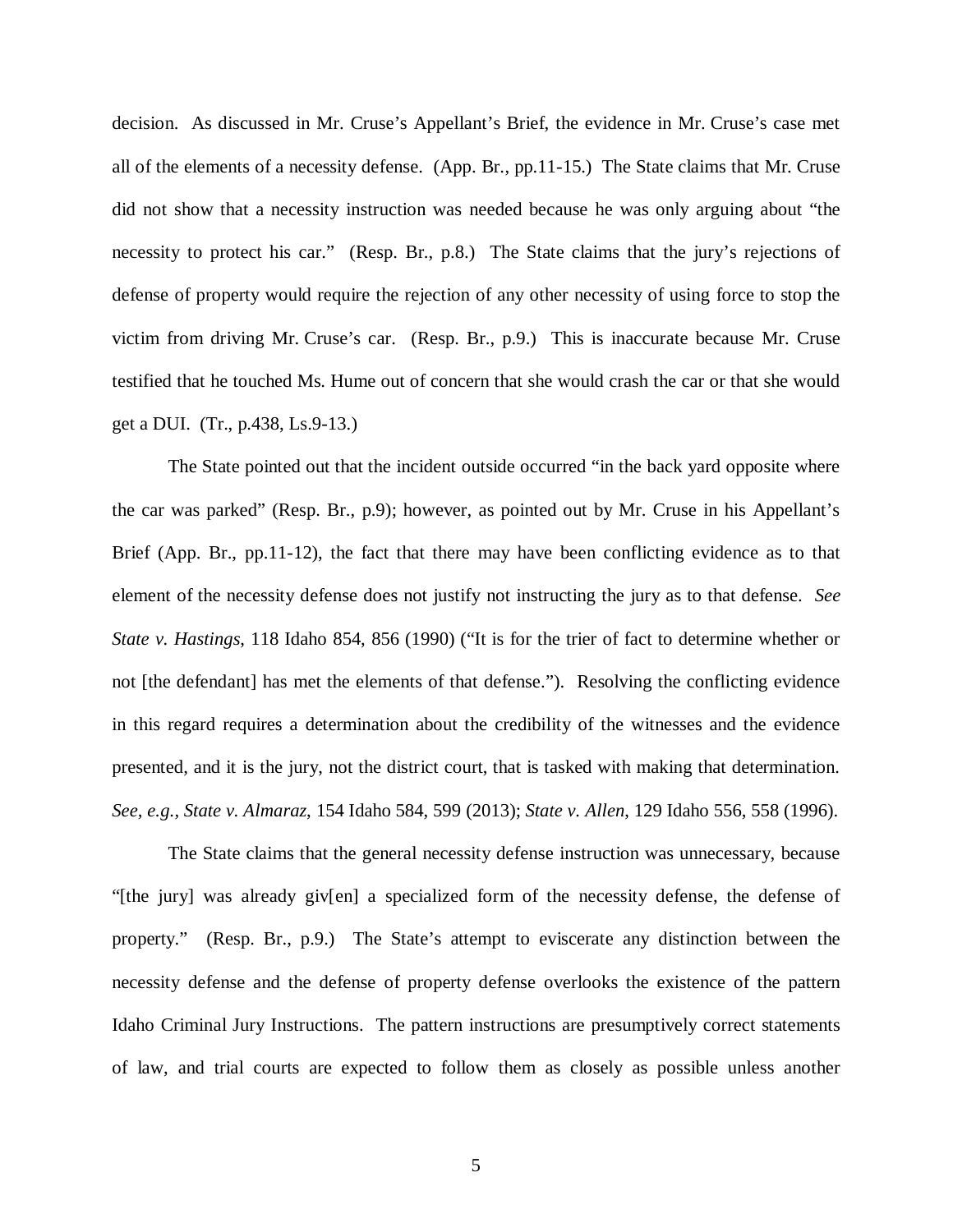instruction would more adequately, accurately, or clearly state the applicable law. *State v. Reid*, 151 Idaho 80, 85 (Ct. App. 2011).

In this case, the district court gave the self-defense instruction (R., pp.202-04), the defense of property instruction (R., p.205), and the mistake or accident instruction (R., p.201). These jury instructions are all distinctly different from the necessity instruction, ICJI 1512. Further, the given instructions did not include all of the essential elements of necessity to encompass Mr. Cruse's explanation of his actions in the outside common area. The district court's finding that Mr. Cruse's proposed necessity instruction was adequately covered by the self-defense, defense of property, and the mistake or accident instructions given was erroneous.

The self-defense jury instruction required the State to prove beyond a reasonable doubt that the battery was not justifiable. (R., p.202.) In order for the jury to find that Mr. Cruse acted in self-defense, *all* of the following conditions must have existed at the time of the striking: (1) Mr. Cruse reasonably believed he was in imminent danger of bodily harm; and (2) Mr. Cruse reasonably believed that the action taken was necessary to save himself from the danger presented; and (3) the circumstance were such that a reasonable person, under similar circumstances, would have believed that Mr. Cruse was in imminent danger and believed the action taken was necessary; (4) he acted only in response to the danger presented and not for some other motivation. (R., p.202.)

While the self-defense jury instruction does include consideration "that the action taken was necessary," it also includes several other conditions to which Mr. Cruse did not testify to regarding his actions in the common area, including a fear by Mr. Cruse that his own bodily injury was imminent. (*See* R., p.202.) It is highly unlikely that the jury would have believed Mr. Cruse thought he was in danger of bodily harm where he *did not testify* to being afraid of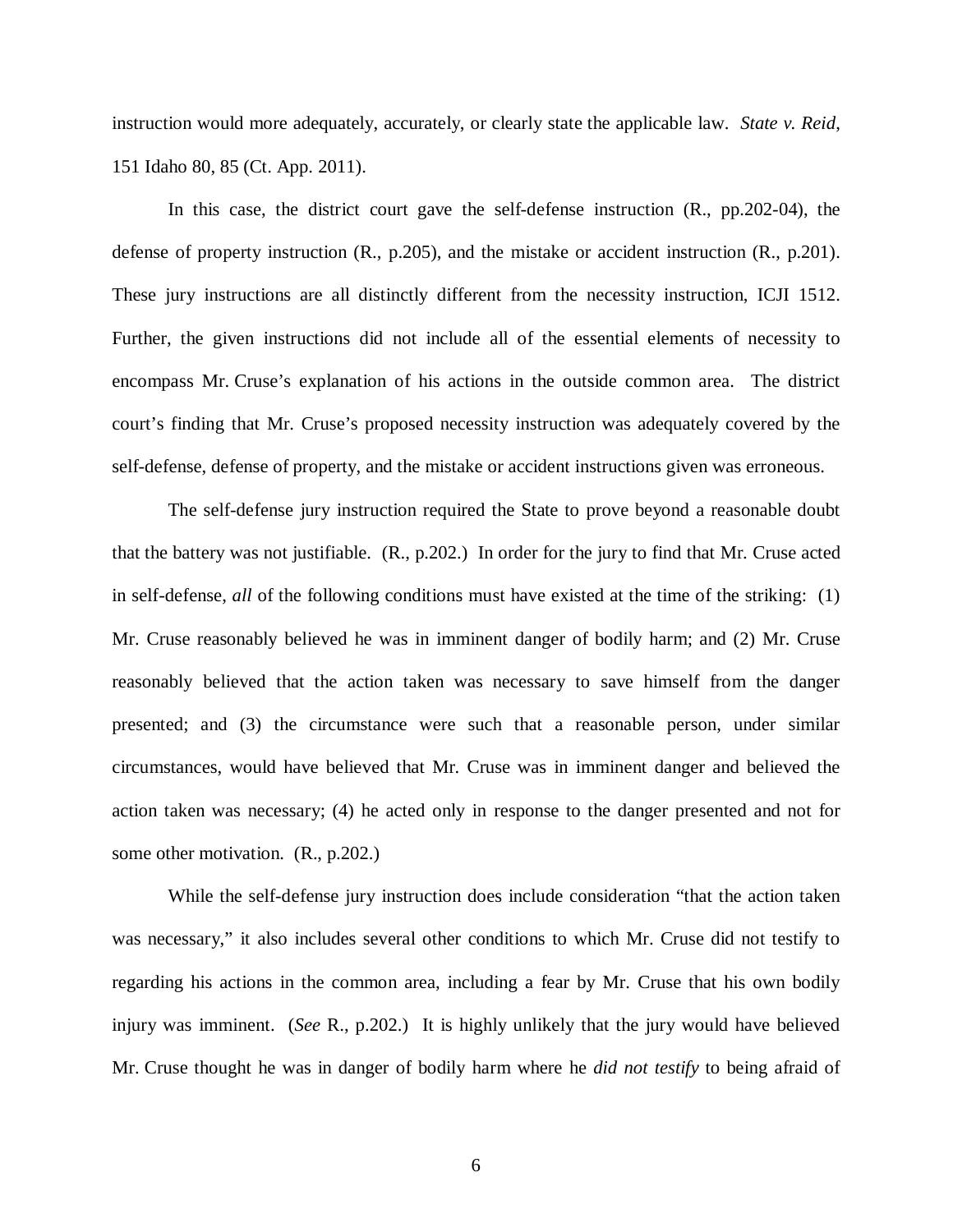getting hurt prior to the alleged battery outside the house. (*See* Tr., p.415, L.8 – p.462, L.23.) While Mr. Cruse testified that he did touch or pick up Ms. Hume in the common area, he did not testify that he did so for fear of his own imminent bodily harm. (Tr., p.438, L.15 – p.439, L.7.) Thus, a reasonable juror would *not* have concluded that Mr. Cruse acted in self-defense because he obviously did not meet *all* of the conditions of the self-defense instruction. (*See* R., pp.202-

04.)

Another affirmative defense instruction given by the district court that purportedly encompassed the necessity defense was the defense of property jury instruction, which required:

When conditions are present which under the law justify a person in using force in defense of property in the person's lawful possession, that person may use such degree and extent of force as would appear to be reasonably necessary to prevent the threatened injury. Reasonableness is to be judged from the viewpoint of a reasonable person placed in the same position and seeing and knowing what the defendant then saw and knew. Any use of force beyond that limit is unjustified.

(R., p.205.) The defense of property instruction limits the use of force justification, providing that a use of force was not justified beyond the degree and extent "reasonably necessary" to prevent a threat to "property" in the person's "lawful possession." (*See* R., p.205.) However, there was evidence that Mr. Cruse did not own the car and was simply having Ms. Hume testdrive it, potentially creating a question in the jurors' minds as to whether Mr. Cruse was in "lawful possession" of the car. (Tr., p.188, Ls.12-15; p.241, Ls.16-22; p.416, Ls.3-15.)

The jury instruction that best fit the facts of the case and Mr. Cruse's defense was the necessity jury instruction. The elements of the necessity defense are: (1) a specific threat of immediate harm; (2) the circumstances which necessitate the illegal act must not have been brought about by the defendant; (3) the same objective could not have been accomplished by a less offensive alternative available to the actor; and (4) the harm caused was not disproportionate to the harm avoided. *State v. Hastings*, 118 Idaho 854, 855 (1990); *see also* Idaho Criminal Jury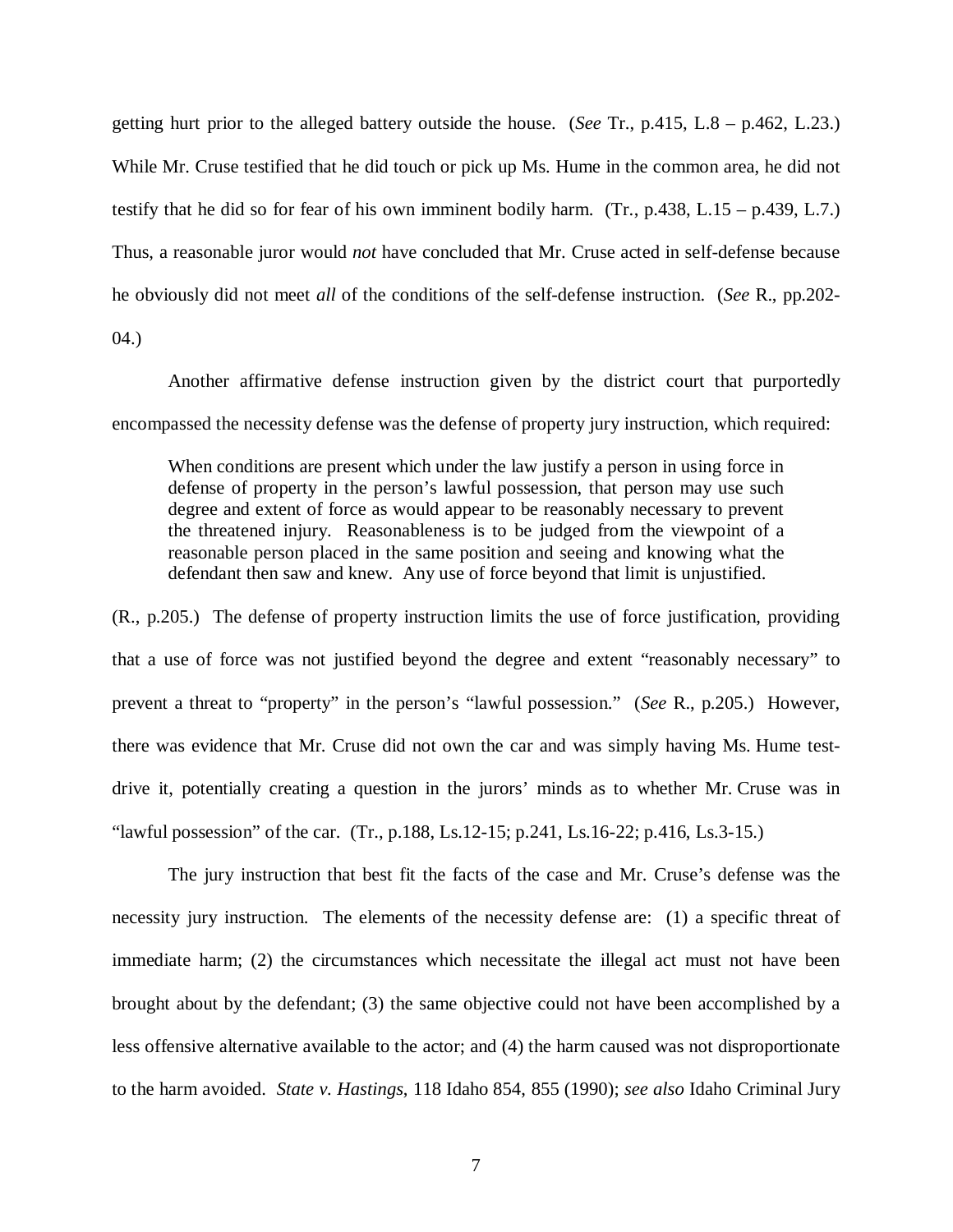Instruction ("ICJI") 1512. The pattern jury instruction for the necessity defense provides that "the state must prove beyond a reasonable doubt that the defendant did not act because of necessity." ICJI 1512.

Mr. Cruse testified that he did touch and carry Ms. Hume, and she yelled for him to stop; however, Mr. Cruse believed his actions were necessary. (Tr., p.438, Ls.2-25.) This belief is evident in his trial testimony. At trial, Mr. Cruse testified that he touched Ms. Hume, because he thought "she's going to wreck that car, and she is going to get in trouble and get a DUI." (Tr., p.438, Ls.9-13.) After four previous attempts to call Ms. Hume an Uber, and where all verbal attempts to stop her from leaving with the car failed, Mr. Cruse reasonably believed that the only way to stop her from driving the car while drunk was to physically carry her, the least offensive option. (Tr., p.438, L.11 – p.439, L.8.) Mr. Cruse perhaps could have called the police, but even had the police responded extremely quickly, the few minutes it took for their response would have been too long, and Ms. Hume could have gotten into an accident in an instant, particularly as intoxicated as she was.

Further, there was evidence that the harm caused was not disproportionate to the harm avoided. Ms. Hume did not report any physical injuries from Mr. Cruse restraining her outside the apartment. (Tr., p.249, L.24 – p.250, L.2.) Ms. Hume had downed *at least* seven or eight drinks that day and, by even her own account, was drunk. (Tr., p.235, Ls.8-10; p.239, L.6 – p.241, L.12; p.425, L.17 – p.434, L.4.) Had Ms. Hume driven the car at that time, she might have gotten in a serious accident, harming another person or even herself. (Tr., p.562, Ls.2-9.) Alternatively, she definitely would have been driving while intoxicated, and she may have been arrested for DUI. (Tr., p.564, Ls.17-22.) Mr. Cruse touched Ms. Hume, but did not physically injure or mark her body by carrying her.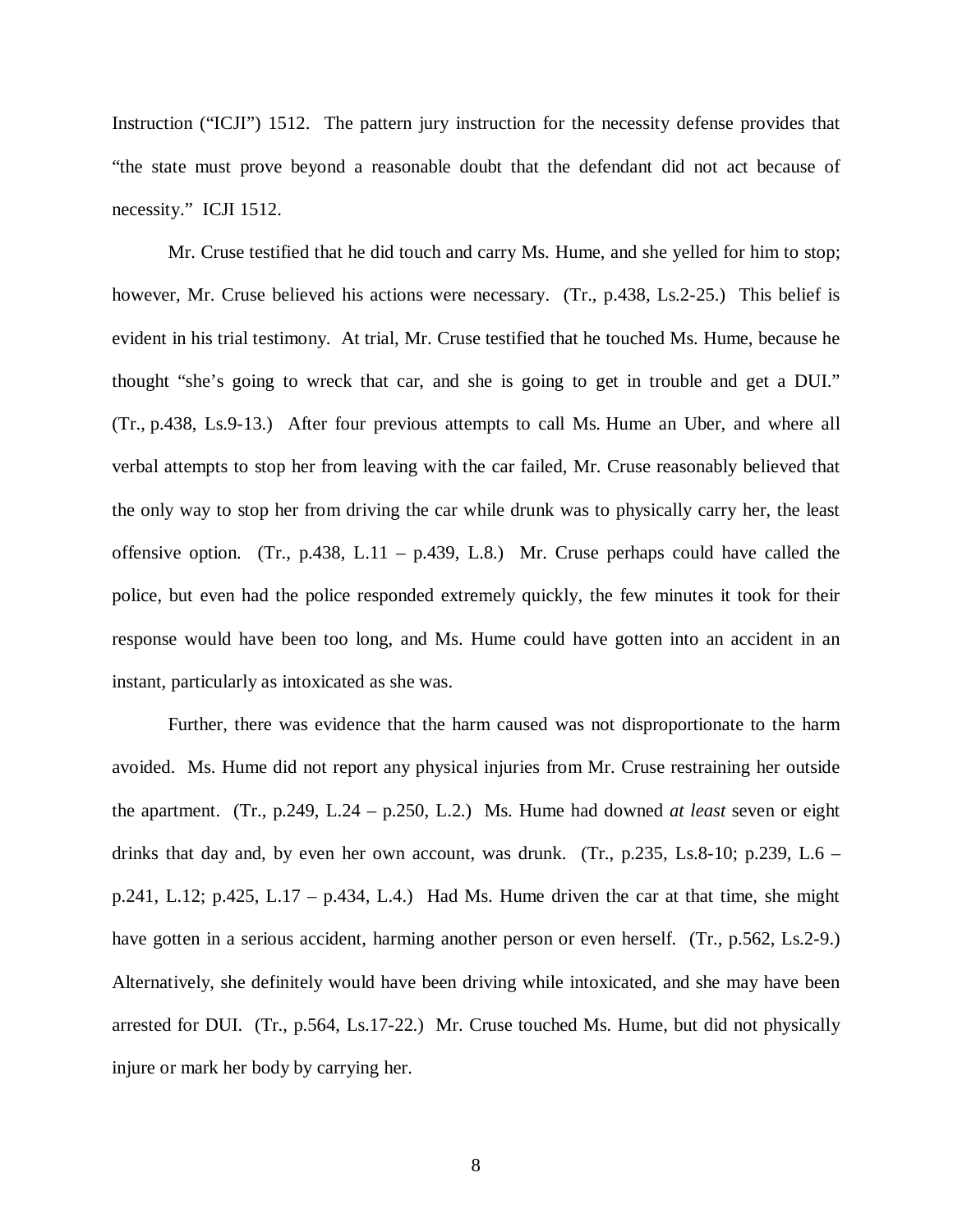A reasonable view of the evidence supported Mr. Cruse's requested instruction and the pattern instruction accurately stated the law. *See State v. Howley*, 128 Idaho 874, 878 (1996). The district court's refusal to instruct the jury on the necessity defense left Mr. Cruse unable to present a complete defense; therefore, the district court denied him a fair opportunity to defend against the domestic battery charge (Count II).

This Court should hold that the facts before the jury warranted a necessity instruction, that the district court's refusal to give such an instruction could not be harmless, vacate Mr. Cruse's felony domestic battery conviction, and remand this case to the district court for a new trial.

#### IV.

## The District Court Abused Its Discretion When It Imposed A Unified Sentence Of Twenty Years, With Ten Fixed, Upon Mr. Cruse Following His Conviction For Domestic Battery

Mr. Cruse asserts that, given any view of the facts, his unified sentence of twenty years, with ten years fixed, is excessive. (App. Br., pp.18-21.) Mr. Cruse's arguments were mostly made in his initial Appellant's Brief; however, Mr. Cruse submits this Reply Brief in response to the State's claim regarding Mr. Cruse's sentence. The State pointed out that, "Based on the domestic violence evaluation, the district court found Cruse to be a high risk to commit future domestic violence." (Resp. Br., p.15.) However, the domestic violence evaluator's report was based on her understanding that Mr. Cruse had committed the attempted strangulation, despite the jury's decision to acquit him of that charge. (*See* PSI, p.374.) In the report, the evaluator relied on the police report in which Ms. Hume reported that Mr. Cruse choked her. (PSI, p.374.) The evaluator, despite noting that Mr. Cruse told her he was found not guilty of the Attempted Strangulation at trial, wrote that "per the current iCourt record, Attempted Strangulation is listed